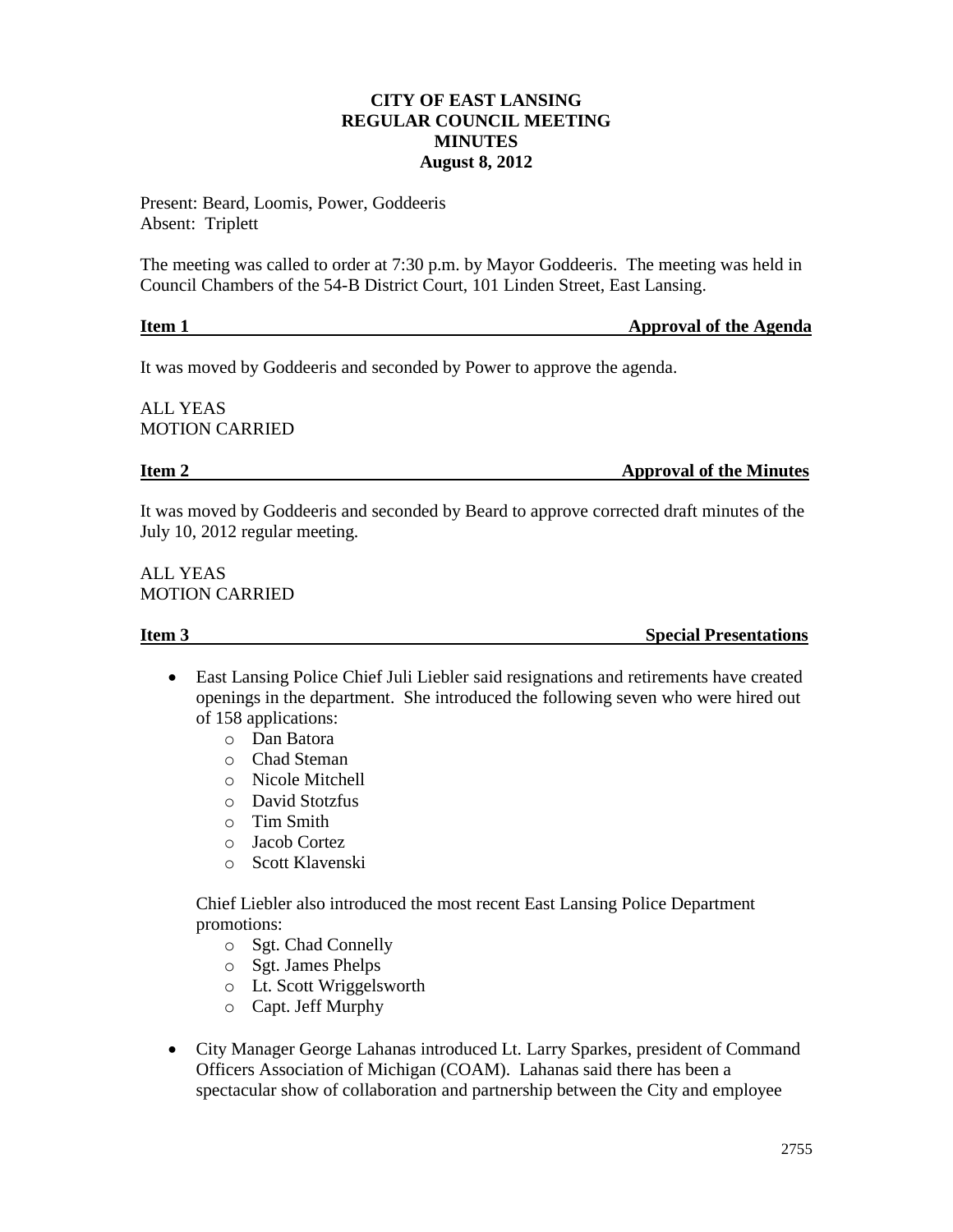groups. Lahanas highlighted a recent decision by COAM to forego a 2% wage increase which will benefit the City budget.

- Sgt. Chad Connelly presented a check for \$1,500 from Police Athletic League (PAL) to Tim McCaffrey, Parks, Recreation and Arts Director, as a contribution to the Patriarche Park project. McCaffrey expressed appreciation to PAL for the contribution.
- Mayor Goddeeris presented Mary Haskell, Finance Director, a plaque awarding the City of East Lansing a Certificate of Achievement for Excellence in Financial Reporting from the Government Finance Officers Association of the United States and Canada for its Comprehensive Annual Financial Report (CAFR). Goddeeris said the City has received this award 27 of the past 29 years and thanked Haskell for her leadership. Haskell thanked her staff, peers, and supportive Council.
- Wendy Wilmers Lonpre, Assistant Director of Parks, Recreation and Arts, presented a new link on the City web page which allows citizens to explore and sign up for volunteer and charitable giving opportunities within the City of East Lansing.

# **Item 4 Written Communication**

Between July 24 and August 8, 2012, Council received written communication:

- 07/24/12 from Eliot Singer regarding Infinity Companies
- 07/28/12 from Eliot Singer regarding Brownfield Redevelopment Financing Program
- 07/28/12 from Daniel R. Opsommer regarding Public Acts 256 and 257
- 07/29/12 from Eliot Singer regarding City Center II
- 07/30/12 from Eliot Singer regarding Evergreen Properties
- 07/30/12 from Phil Bellfy regarding City Center II
- 07/31/12 from Alice Dreger regarding Ethics Investigation
- 08/01/12 from Eliot Singer regarding Strathmore
- 08/03/12 from Alice Dreger regarding St. Anne Lofts
- 08/03/12 from Alice Dreger regarding Ethics Investigation
- 08/04/12 from Phil Bellfy regarding Ethics Investigation
- 08/04/12 from Phil Bellfy regarding City Center II
- 08/04/12 from [vthonger@comcast.net](mailto:vthonger@comcast.net) regarding Ethics Investigation
- 08/04/12 from Eliot Singer regarding St. Anne Lofts
- $\bullet$  08/04/12 from Alice Dreger regarding August  $8<sup>th</sup>$  agenda
- 08/06/12 from Aron Sousa regarding Ethics Investigation
- 08/06/12 from Eliot Singer regarding Red Cedar Golf Course
- 08/07/12 from Eliot Singer regarding BCBS Brownfield Plan
- 08/08/12 from Eliot Singer regarding Evergreen Properties

Goddeeris said she received communication from Aaron Weiner of Buffalo Wild Wings thanking City Manager George Lahanas and Mayor Goddeeris for their visit.

**Item 5 In the set of the communication from Audience Communication from Audience** 

• None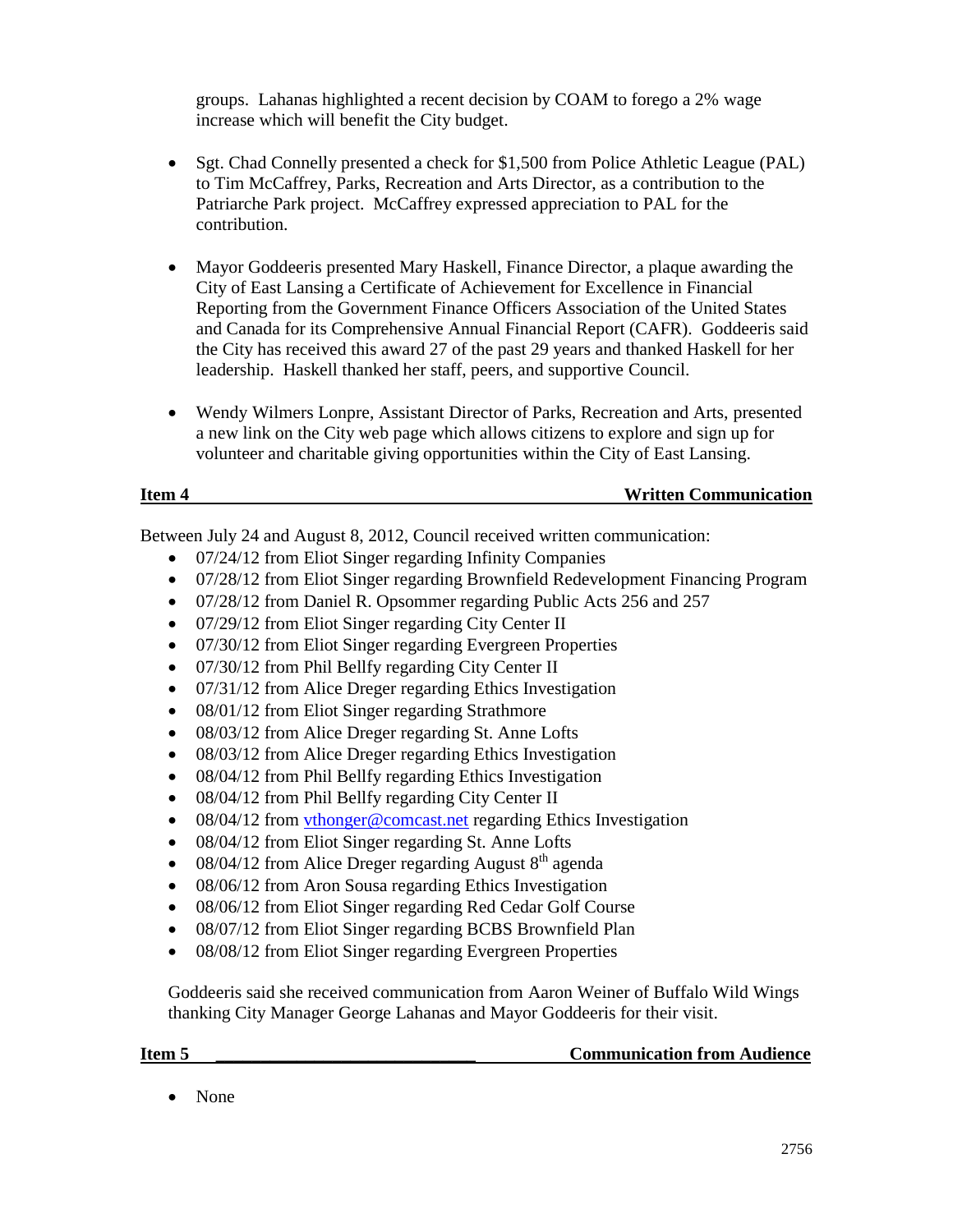Councilmember Loomis:

• No Report

Councilmember Beard:

• No Report

Councilmember Power:

• Read his statement dated August 8, 2012 regarding Plante Moran study on shared public service initiative.

Mayor Goddeeris:

- Thanked City Clerk Marie McKenna, staff, and volunteers for managing a successful primary election yesterday. She said staff addressed concerns, and our City met the deadline to send out absentee ballots to armed forces personnel.
- Reported on communication from Dylan Miller, Vice Chair of ASMSU (Associated Students of Michigan State University), regarding House Bill 4393, Medical Amnesty, which Governor Snyder signed on May 8, 2012.
- Said East Lansing's first Platinum LEED (Leadership in Energy and Environmental Design) home is located at 359 University Drive and interested citizens may contact the City for information on arranging a tour.
- Said Meet the Spartans Event is Tuesday, August 14 at 5:00 p.m. in Parking Lot #1 and encouraged residents to participate in this free event.
- Said the Great Lakes Folk Festival is this weekend and thanked staff for their work in preparation.
- Said the annual Lansing and East Lansing Ramadan Unity Dinner with this year's theme "Harmony Against Hunger" will be Friday, September 7, 2012 at 7:00 p.m. and said all proceeds will go to Greater Lansing Food Bank. She said ticket information may be found on the City web site at www.cityofeastlansing.com.

# **Item 7 Review of Work Session Actions**

Mayor Goddeeris reviewed the following actions taken at the work session of July 24, 2012:

- 1. Approved the minutes of the June 26, 2012 special meeting.
- 2. Approved the minutes of the June 26, 2012 work session.
- 3. Approved, as amended, an application from Infinity Companies, LLC to modify the approved Site Plan and Special Use Permit to construct a five story mixed-use building at 213-217 Ann Street. The property is zoned B-3, City Center Commercial District.
- 4. Approved receipt of weekly reports and input from responsible officials at each Council meeting until certificate of occupancy is ready to be issued at 213-217 Ann Street.
- 5. Approved design, site, and \$4000 artist contract for mural project.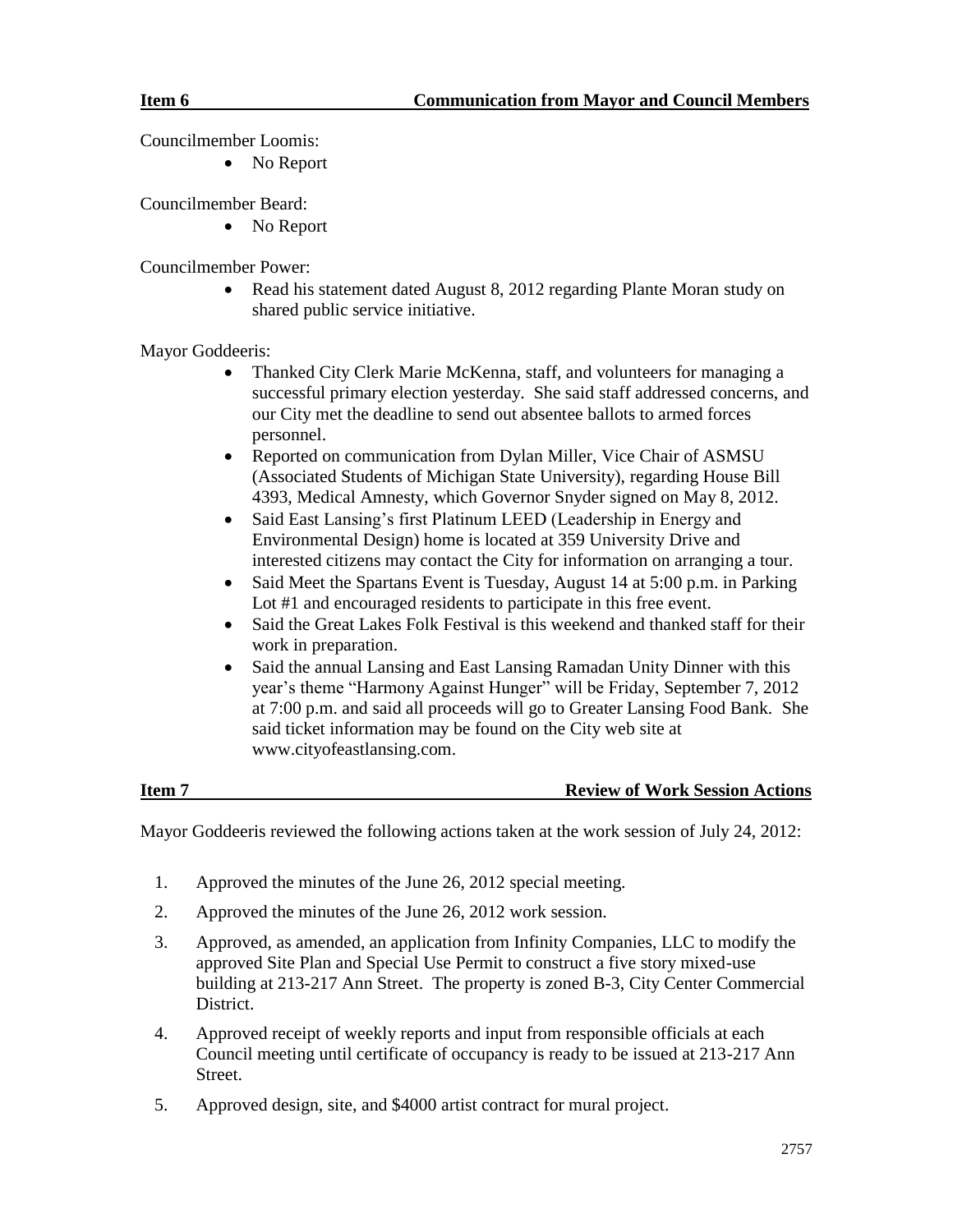- 6. Approved expenditure of donated money for the East Lansing Public Library to enter into a contract with Library Design Associates for the carpet project in the amount of \$112,455.00 with a not-to-exceed amount of \$123,700.50.
- 7. Approved parking lot and alley closure for Meet the Spartans Event in downtown East Lansing on Tuesday, August 14, 2012:
	- Parking Lot #1, Tuesday, August 14, 2012 from 2:00 a.m. to 9:00 p.m.
	- $\bullet$  100/200 Grand River Alley, Tuesday, August 14, 2012 from 2:00 p.m. to 9:00 p.m.
- 8. Approved request to allow merchants to use the sidewalks in front of their businesses on Tuesday, August 14, 2012, during normal business hours, for Meet the Spartans Event.
- 9. Approved and authorized City Manager to increase final contract amount with Terra Contracting LLC for sewer cleaning and televising – Kalamazoo Street Interceptor Project from \$27,408.30 to \$29,320.07.
- 10. Appointed Robert Rutledge to the Transportation Commission for a partial term ending December 31, 2013.
- 11. Appointed Felix Fliss to the Active Living for Adults Advisory Commission for a partial term ending December 31, 2013.
- 12. Appointed Felix Fliss to the Tri-County Office on Aging Advisory Council for a term ending December 31, 2014.
- 13. Approved resolution to approve Tri-County Office on Aging Area Plan for fiscal year 2013.

# **Item 8 City Manager's Report**

City Manager George Lahanas:

 Also thanked City Clerk Marie McKenna, staff and volunteers for a successful primary election yesterday.

### **Item 9** City Attorney's Report

City Attorney Tom Yeadon:

• Presented brief legal opinion on recent request for ethics investigation of a Council member and cited sections 2-84, 2-85, and 2-86 of the City Code. He said nothing contained in the recent request for investigation would even allow the initial proceeding to start in this type of an instance. He said actions simply do not fall within a violation of the City Code so it would be out of order to even start the process.

# **Item 10 Public Hearing – Ordinance No. 1282**

Consideration of Ordinance No. 1282; an Ordinance to amend Section 2-253 of Division 1 – Generally – of Article V – Boards and Commissions – of Chapter 2 – Administration – and Section 42-6 of Article I – in General – and Section 42-43 of Division 1 – Generally – of Article II – Administration and Enforcement – and Sections 42-214 and 42-215 of Article IV – Franchise Fees – of Chapter 42 – Telecommunications – of Code of the City of East Lansing and to Repeal Division 2 – Cable and Telecommunication Commission – and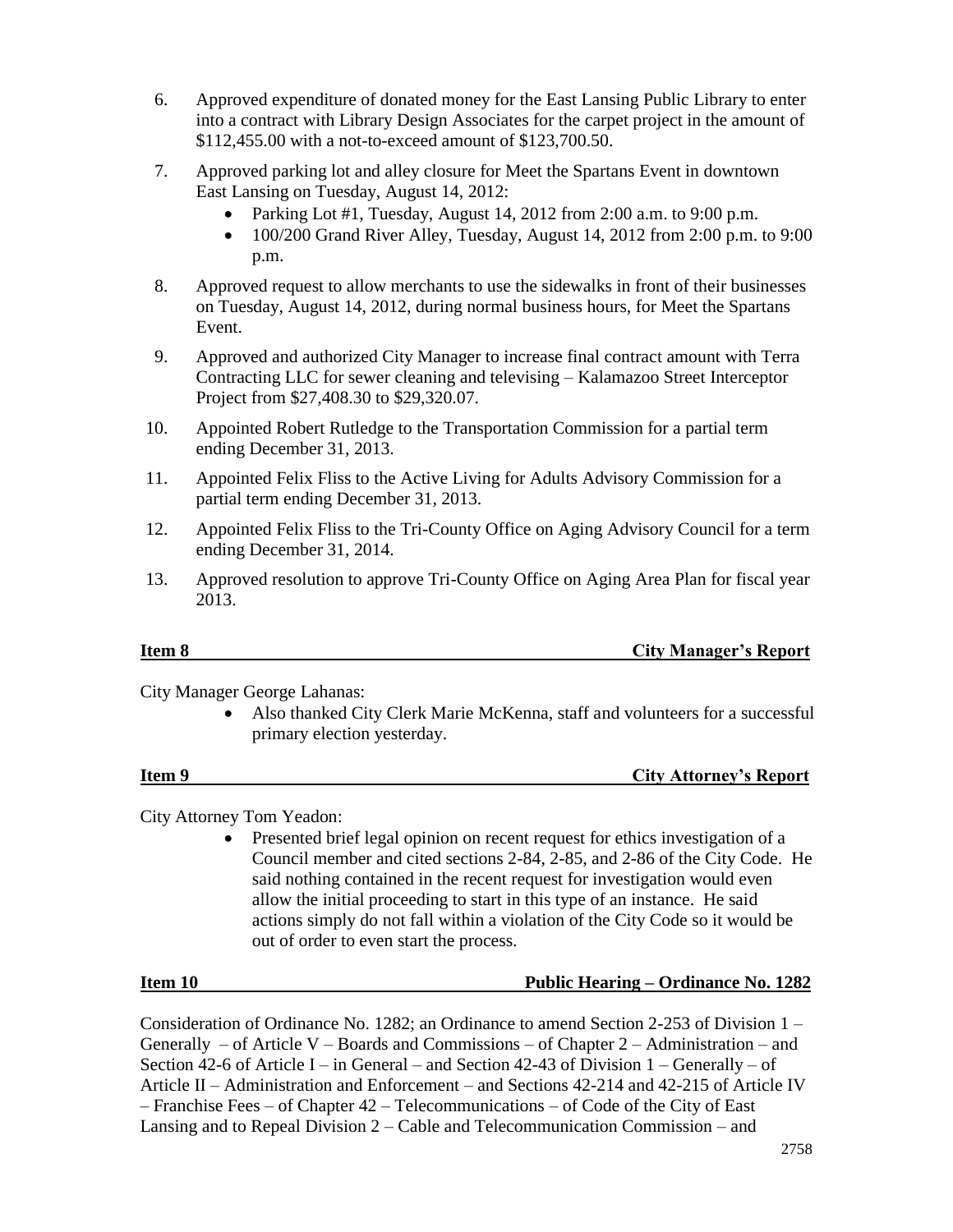Sections 42-71, 42-72, 42-73 and 42-74 of Chapter 42 – Telecommunications – of the Code of the City of East Lansing.

Alan McCarrick, Information Systems Administrator, briefed Council on Ordinance No. 1282, the dissolution of the Cable, Internet & Technology Commission.

Goddeeris opened the public hearing on Ordinance No. 1282.

Seeing no one come forward, Goddeeris closed the public hearing on Ordinance No. 1282.

It was moved by Loomis and seconded by Power to approved Ordinance No. 1282.

Goddeeris said Council has discussed this at work sessions over the past months in regard to budget and strategic priorities and appropriate people have been notified.

ALL YEAS MOTION CARRIED

# **CITY OF EAST LANSING**

## **ORDINANCE NO. 1282**

AN ORDINANCE TO AMEND SECTION 2-253 OF DIVISION 1 - GENERALLY - OF ARTICLE V - BOARDS AND COMMISSIONS - OF CHAPTER 2 ADMINISTRATION - AND SECTION 42-6 OF ARTICLE I - IN GENERAL - AND SECTION 42-43 OF DIVISION 1 - GENERALLY - OF ARTICLE II - ADMINISTRATION AND ENFORCEMENT- AND SECTIONS 42-214 AND 42- 215 OF ARTICLE IV - FRANCHISE FEES - OF CHAPTER 42 -TELECOMMUNICATIONS - OF CODE OF THE CITY OF EAST LANSING AND TO REPEAL DIVISION 2 - CABLE AND TELECOMMUNICATION COMMISSION - AND SECTIONS 42 -71, 42-72, 42-73 AND 42-74 OF CHAPTER 42 - TELECOMMUNICATIONS - OF THE CODE OF THE CITY OF EAST LANSING

# **THE CITY OF EAST LANSING ORDAINS:**

Section 2-253 of Division 1 of Chapter 2 and Section 42-6 of Article I and Section 42-43 of Division 1 of Article II and Sections 42-214 and 42-215 of Article IV of Chapter 42 of Code of the City of East are hereby amended to read as follows:

### **Sec. 2-253. Boards and commissions created; number of members.**

The following boards and commissions are hereby created, and shall be composed of a maximum of nine members unless otherwise stated:

- (1) Elected officers compensation commission.
- (2) Transportation commission.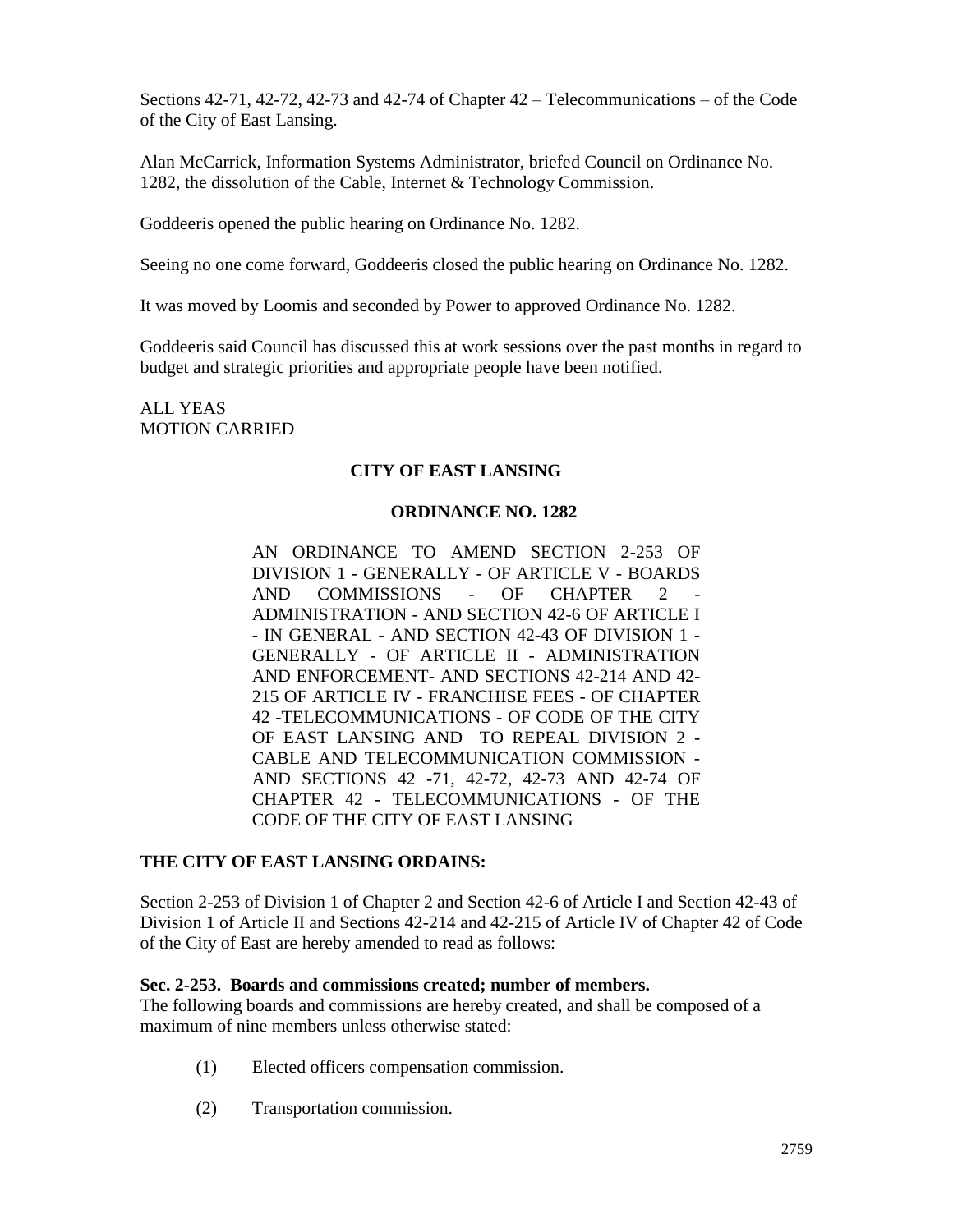- (3) Arts commission.
- (4) Planning commission.
- (5) Human relations commission.
- (6) Commission on the environment.
- (7) Housing commission.
- (8) University student commission.
- (9) Seniors' commission.
- (10) Building board of appeals. The membership, powers, and duties of the building board of appeals shall be as prescribed by chapter 6, article II.
- (11) Zoning board of appeals. The membership, powers and duties of the zoning board of appeals shall be as prescribed by chapter 50, article II, division 2.
- (12) Historic district commission. The membership, powers, and duties of the historic district commission shall be as prescribed in chapter 20, article II.
- (13) Parks and recreation advisory commission which shall be composed of seven members.
- (14) Active living for adults (ALFA) advisory commission which shall be composed of seven members.

# **Sec. 42-6. Definitions.**

The following words, terms and phrases, when used in this chapter, shall have the meanings ascribed to them in this section, except where the context clearly indicates a different meaning:

*Act* means the Communications Act of 1934, as amended (and specifically as amended by the Cable Television Consumer Protection and Competition Act of 1992, Public Law 102-385), and as may be amended from time to time.

*Advertising* means all matter cablecast for which any money, service, or other valuable consideration is directly or indirectly paid, exchanged, or promised to, or charged, or accepted in connection with the presentation of cable services.

*Associated equipment* means all equipment and services subject to regulation pursuant to 47 CFR 76.923.

*Basic cable service* means "basic service" as defined in the FCC rules, and any other cable television service which is subject to rate regulation by the city pursuant to the Act and the FCC rules, and shall include, at a minimum, all public, educational, and governmental programming or channels required to be carried by the city.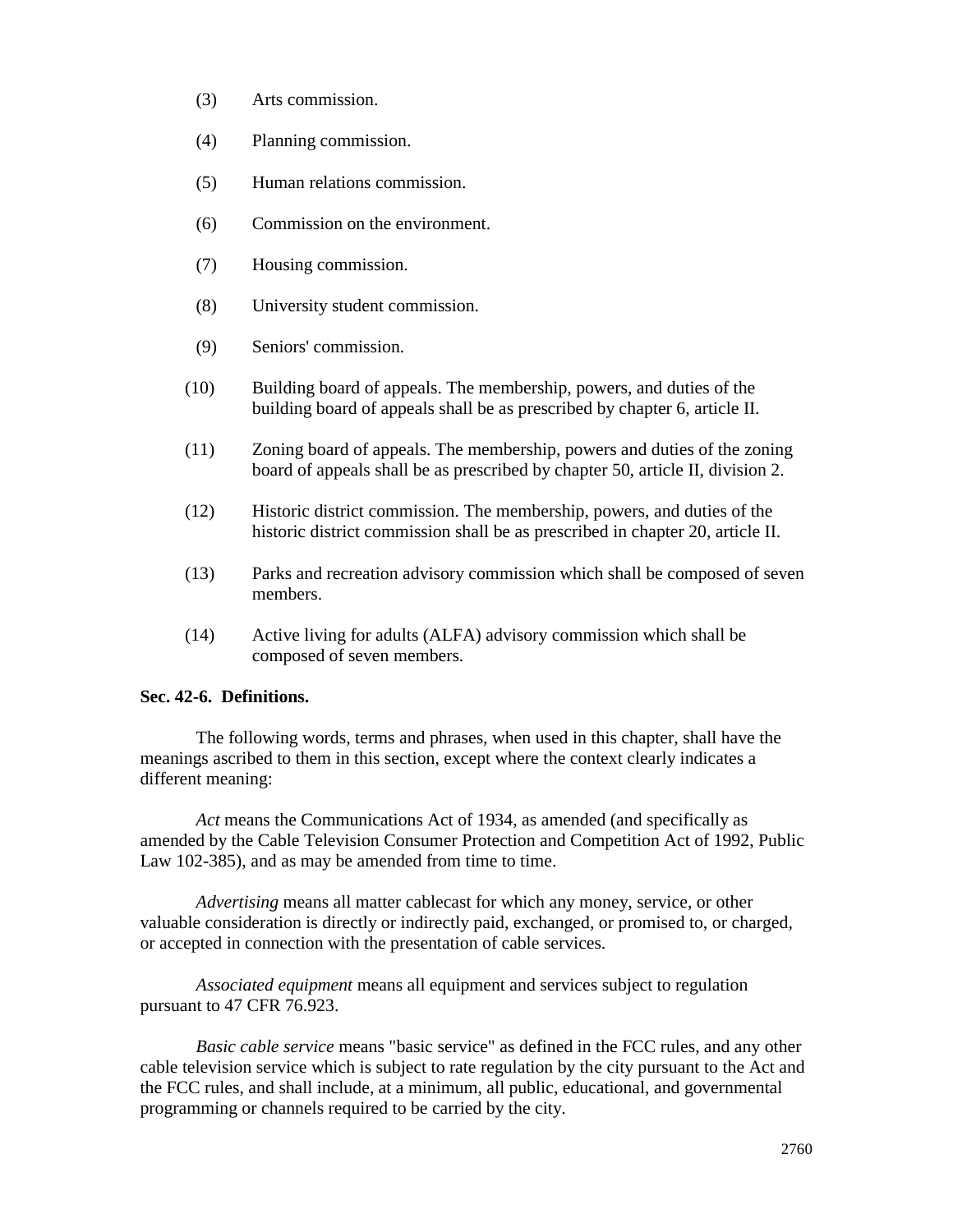*Cable communication system, cable television system, cable system, CATV, or system* shall have that meaning given by section 602(7) of the Act and shall mean a system of coaxial cables or other signal conductors and equipment used or to be used to originate or receive television or radio signals directly or indirectly off the air and to transmit them via cable to subscribers for a fixed or variable fee, including the origination, receipt, transmission, and distribution of voices, sound signals, pictures, visual images, digital signals, telemetry, or any other type of closed circuit transmission by means of electrical or light wave impulses, whether or not directed to originating signals or receiving signals off the air.

*Cable service* means all of the services as defined by section 602(6) of the Act which franchisee has provided or will provide pursuant to the terms of this franchise agreement.

*Channel* means a portion of the electromagnetic frequency spectrum which is used in a cable system and which is capable of delivering a "television channel."

*City* means the City of East Lansing, Michigan, and all the territory within its territorial corporate limits.

*Customer* means any person who for a charge or payment of a fee receives, sends or uses any signal or service provided, collected or distributed by a private communications system franchised by the city.

*FCC* means the Federal Communications Commission.

*FCC rules* means all rules of the FCC promulgated, from time to time, pursuant to the Act.

*Franchise or franchise agreement* means the franchise agreement required under the Uniform Video Service Local Franchise Act in the standard form published by the MPSC.

*Gross revenues* means all consideration of any kind or nature, including, without limitation, cash, credits, property, and in-kind contributions received by the provider from subscribers for the provision of video service by a video service provider within the jurisdiction of the city of East Lansing. Gross revenues shall include all of the fees, compensation, revenue, and commissions described in subsections 6(4), (6) and (7) of the Uniform Video Services Local Franchise Act.

*Local exchange network* means the facilities providing access to "basic local exchange service" within a "local calling area" for the transmission for high-quality two-way interactive switched voice or data communication within the meaning ascribed by section 102(b) and (l) of the Michigan Telecommunication Act, Public Act No. 179 of 1991 (MCL 484.2101 et seq.).

*MPSC* means the Michigan Public Service Commission.

*Pay-per-view* means cable services through an arrangement under which a charge is made on a per-program or per-diem basis to a subscriber for receiving a television program or programs or other service not a part of the basic cable service.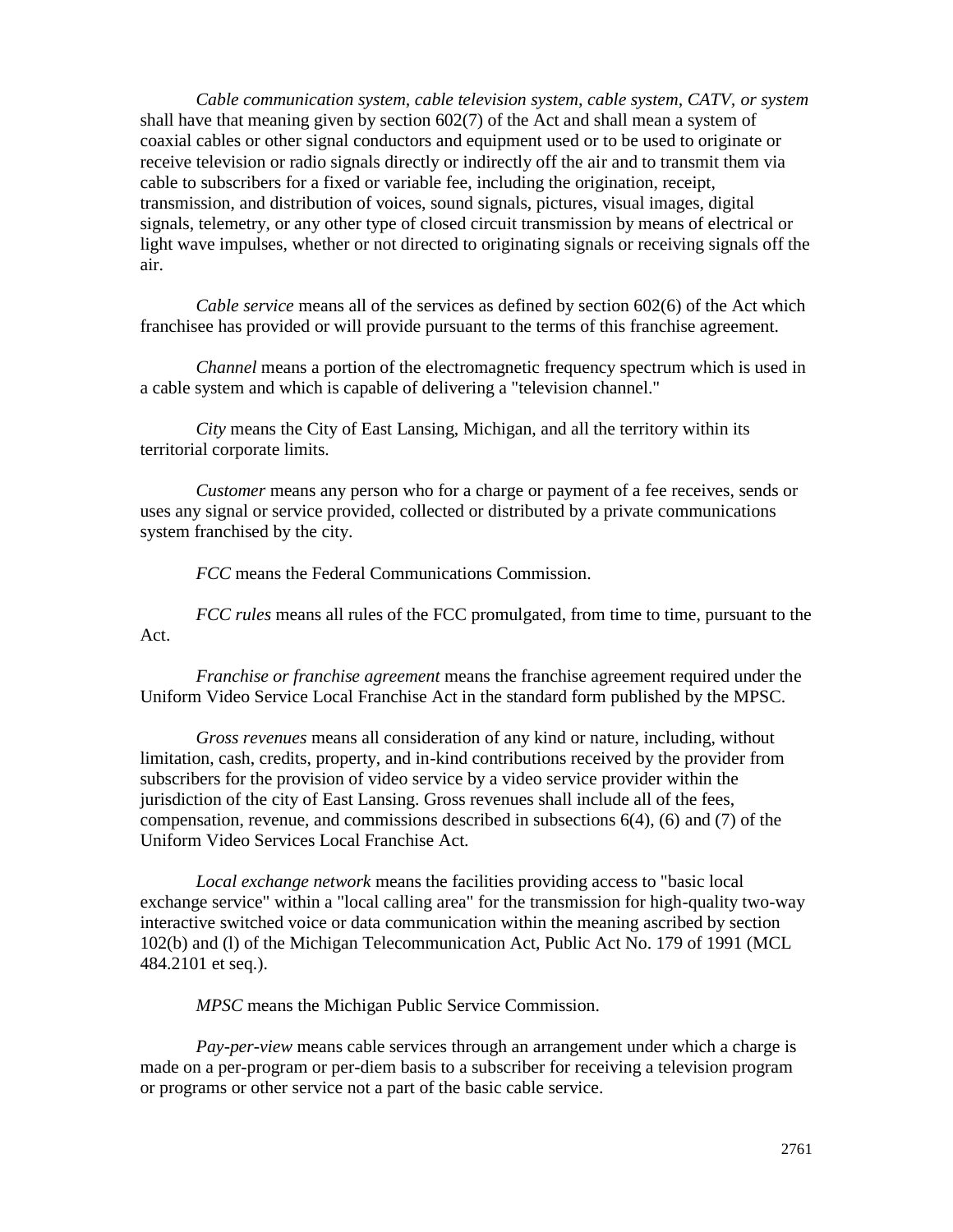*Pay TV* means an arrangement under which a channel is offered to subscribers at a single price per channel.

*Person* means a natural person, corporation, partnership, limited liability company, municipal corporation, unit of government, or any other legal entity.

*Private telecommunication services* means services offered to customers for the transmission of two-way interactive communication and associated usage.

*Private telecommunication system* means any wired communications services, equipment, facilities or network not specifically the public network of a local exchange carrier or part of a cable system franchised by the city providing high-speed, high-volume digital, voice and data signals that in any manner is connected with, occupies or uses the public streets, alleys, public ways, public places, or easements located therein within the corporate limits of the city, and shall include a private network offering private telecommunication services and video signals which are not deemed to be "cable service" as defined by this section.

*Producer* means a user providing input services to the cable system for receipt by subscribers.

*Public (PEG) channels* means channels which are dedicated to the public interest, according to the following categories:

- (1) Public access;
- (2) Education use;
- (3) Local government purposes; and
- (4) Local interest programming.

*State of the art* means a cable system with production facilities, technical performance, capacity, equipment, components, and service equal to or better than has been developed and demonstrated to be generally accepted and used in the cable television industry for comparable areas of equivalent population.

*Subscriber* means a person or organization whose premises are physically and lawfully connected to receive any transmission from the system.

*Subscriber service drop* means each extension wiring from the franchisee's distribution lines to a subscriber's premises.

*Uniform Video Services Local Franchise Act* means 2006 PA 480, as amended, being MCL 484.3301, et seq.

### **Sec. 42-43. - Prosecution.**

Prosecutions under this chapter shall be recommended by the city manager to the city council, and shall be prosecuted in the name of the city.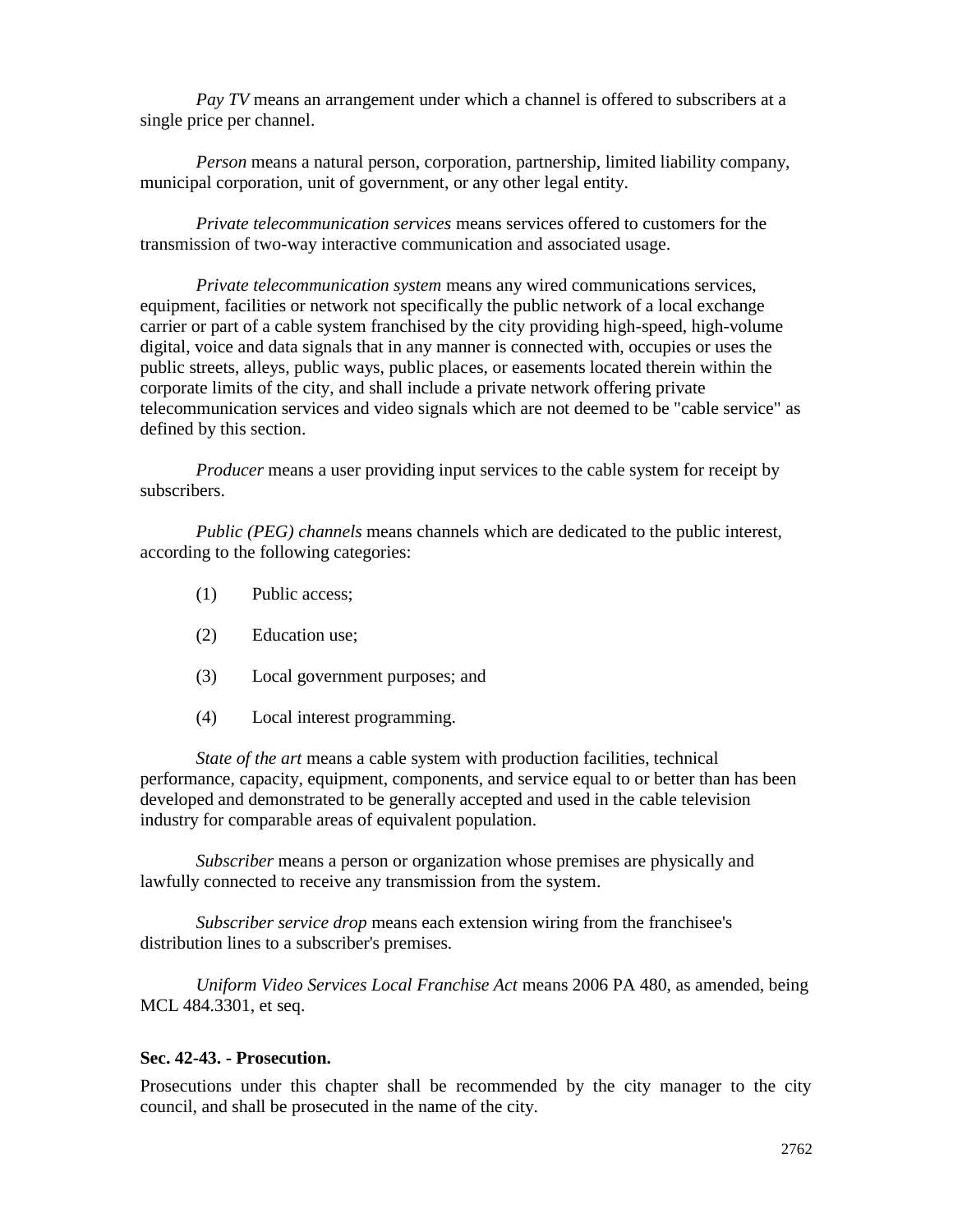### **Sec. 42-214. - Reports.**

(a) A franchisee shall annually provide the city within 90 days following the close of its fiscal year, a financial report of the franchise for the preceding fiscal year. The report shall be based on an outline or chart of accounts following generally accepted accounting principles and in a form suitable for the city adequately to enforce the franchise. The account shall also separate revenues allocated on a reasonable basis between the East Lansing franchise and any other franchises or businesses operated by the franchisee, and in the event that franchisee is legally authorized to regulate rates, shall separate overhead, personnel, and other costs on a reasonable basis between the East Lansing franchise and other franchises or businesses. Each franchisee shall allow the commission to audit those financial and accounting records necessary to verify those records, reports, or certificates required to be filed by the franchise agreement or required by the city to enforce the terms of the franchise agreement, and shall make all of its plans, contracts, and engineering, statistical, and customer service records relating to its system available for inspection by the city. The due date for submission of these reports and the contents and format of such other reports as are necessary or desirable for the city adequately to enforce the franchise shall be determined by the city manager.

(b) Each franchisee shall also file annually with the city clerk copies of all rules, regulations, terms, and conditions which it has adopted for the conduct of its business.

### **Sec. 42-215. - Disbursement of franchise fees.**

(a) The annual franchise fees shall be paid into the city's general fund and shall be disbursed and appropriated by the East Lansing City Council, without restriction, pursuant to the budget procedure by chapter 10 of the East Lansing City Charter.

(b) The annual city budget shall include a program or activity line for cable TV expenditures. Amounts appropriated by the city council for the development of the use of public channels, for production grants to users, the purchase and maintenance of equipment not required to be provided by the franchisee, and to cover overhead and other expenses with respect to the regulation of any franchises granted pursuant to this chapter, shall be included in the program or activity line.

### **THE CITY OF EAST LANSING FURTHER ORDAINS**

Division 2 and Sections 42 -71, 42-72, 42-73 and 42-74 of the Code of the City of East Lansing are hereby repealed.

### **DIVISION 2. - Repealed.**

**Sec. 42-71. Repealed. Sec. 42-72. Repealed. Sec. 42-73. Repealed.**

**Sec. 42-74. Repealed.**

### **Item 11 Public Hearing – 151 Bogue Street**

Consideration of a Site Plan application for 151 Bogue Street – FarmHouse Fraternity Expansion.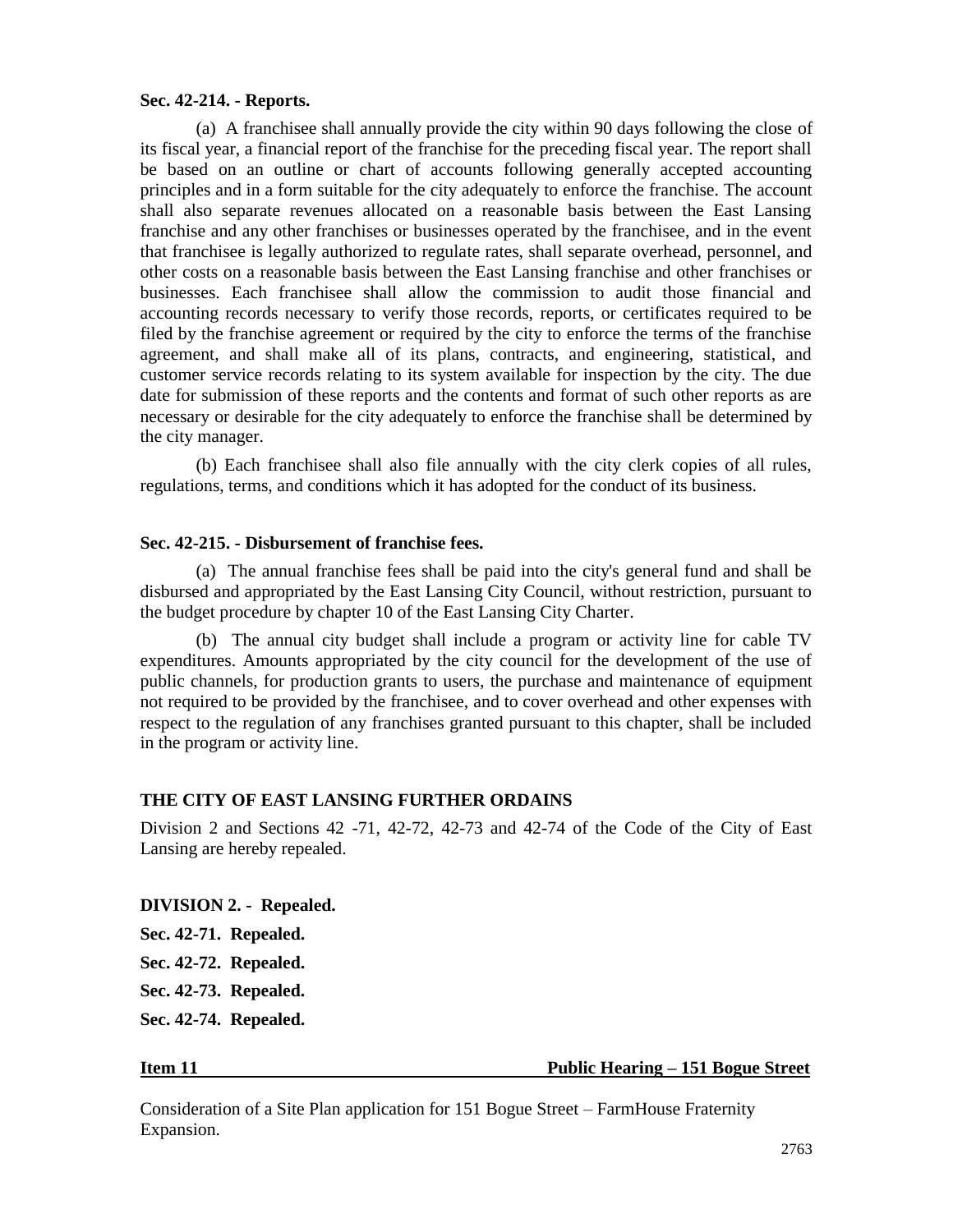Darcy Schmitt, Planning and Zoning Administrator, updated Council and answered questions on the FarmHouse Fraternity expansion application.

Goddeeris opened the public hearing on Site Plan application for 151 Bogue Street.

Isaac Sheppard, Rochester Hills, Michigan, said he was available to answer questions.

Seeing no one come forward, Goddeeris closed the public hearing on Site Plan application for 151 Bogue Street.

It was moved by Loomis and seconded by Power to approve Site Plan application for 151 Bogue Street – FarmHouse Fraternity expansion.

Power thanked FarmHouse Fraternity for their patience and collaboration in working with City staff.

Loomis thanked FarmHouse Fraternity for investing in this community.

# ALL YEAS MOTION CARRIED

**Item 12 Public Hearing – Ordinance No. 1279** 

Consideration of Ordinance No. 1279; an application from five separate property owners to rezone the properties at 903, 911, 919, 927, and 933-935 East Grand River Avenue from B-1, General Office Business District, to B-2, Retail Sales Business District.

Darcy Schmitt, Planning and Zoning Administrator, briefed Council and answered questions on Ordinance No. 1279. She said this included properties from Kedzie to Durand Streets on Grand River Avenue.

Goddeeris opened the public hearing on Ordinance No. 1279.

Seeing no one come forward, Goddeeris closed the public hearing on Ordinance No. 1279.

It was moved by Beard and seconded by Power to approve Ordinance No. 1279.

Beard said Ordinance No. 1279 is consistent with goals of the Comprehensive Plan and redevelopment.

ALL YEAS MOTION CARRIED

# **CITY OF EAST LANSING**

# **ORDINANCE NO. 1279**

AN ORDINANCE TO AMEND THE ZONING USE DISTRICT MAP OF CHAPTER 50 -- ZONING -- OF THE CODE OF THE CITY OF EAST LANSING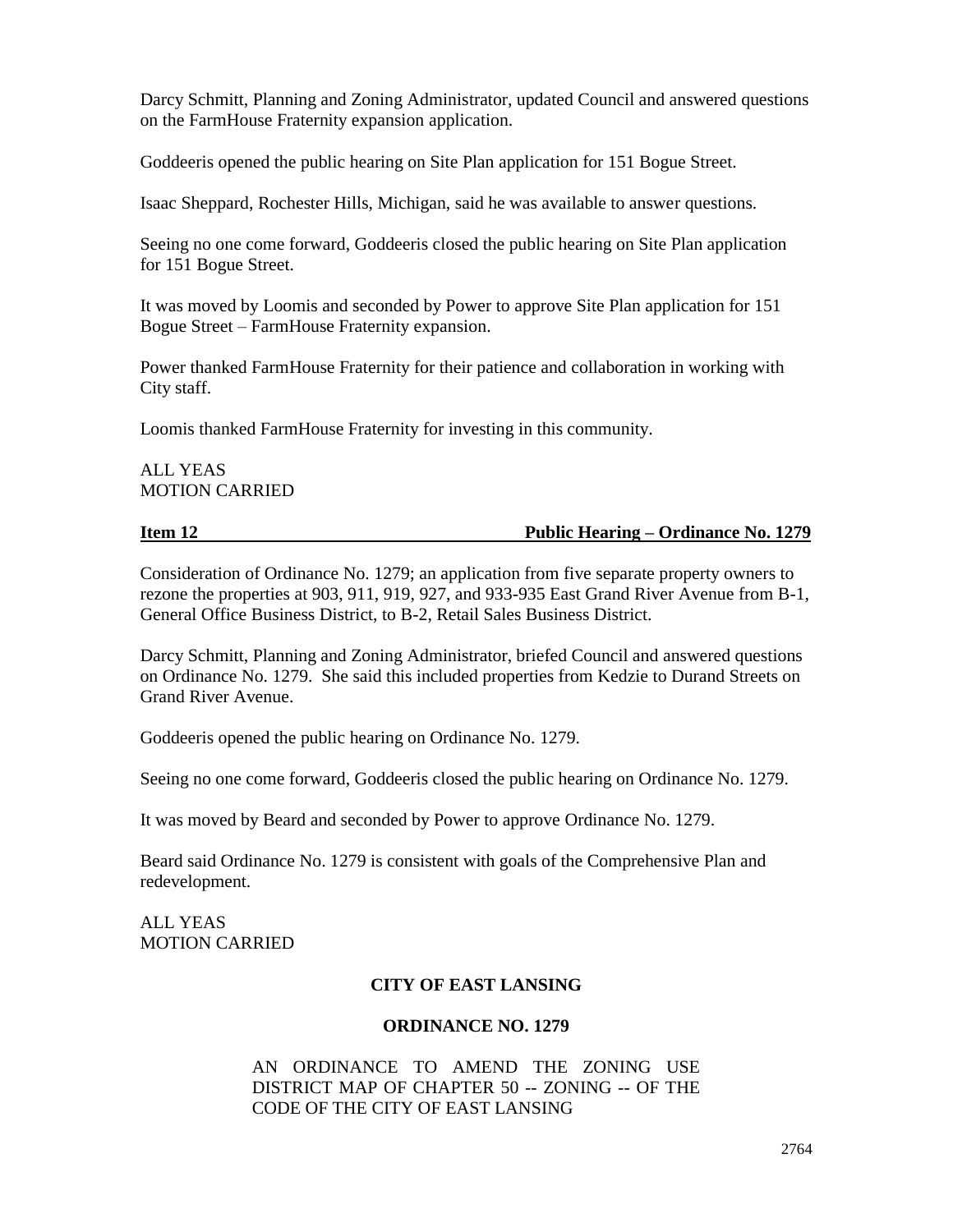THE CITY OF EAST LANSING ORDAINS:

## **The Zoning Use District Map is hereby amended to rezone the following described area from B-1, General Office Business District to B-2, Retail Sales Business District:**

Parcel 1: (Foster and Harmon Enterprises, LLC)

Tax Parcel No: 33-20-02-18-402-001

Lot 18 of the Fairview subdivision, City of East Lansing, Ingham County, Michigan

More commonly known as 903 East Grand River Avenue, East Lansing, Michigan 48823

Parcel 2: (Claucherty Parcel)

Tax Parcel No: 33-20-02-18-402-002

Lot 19 of the Fairview subdivision, City of East Lansing, Ingham County, Michigan

More commonly known as 911 East Grand River Avenue, East Lansing, Michigan 48823

Parcel 3: (MertenGraham Building)

Tax Parcel No: 33-20-02-18-402-003

Lot 20 of the Fairview subdivision, City of East Lansing, Ingham County, Michigan

More commonly known as 919 East Grand River Avenue, East Lansing, Michigan 48823

Parcel 4: (James Hagan, LLC)

Tax Parcel No: 33-20-02-18-402-004

Lot 21 of the Fairview subdivision, City of East Lansing, Ingham County, Michigan

More commonly known as 927 East Grand River Avenue, East Lansing, Michigan 48823

Parcel 5: (Merten Building Limited Partnership)

Tax Parcel No: 33-20-02-18-402-005

Lot 22 of the Fairview subdivision, City of East Lansing, Ingham County, Michigan

More commonly known as 933 & 935 East Grand River Avenue, East Lansing, Michigan 48823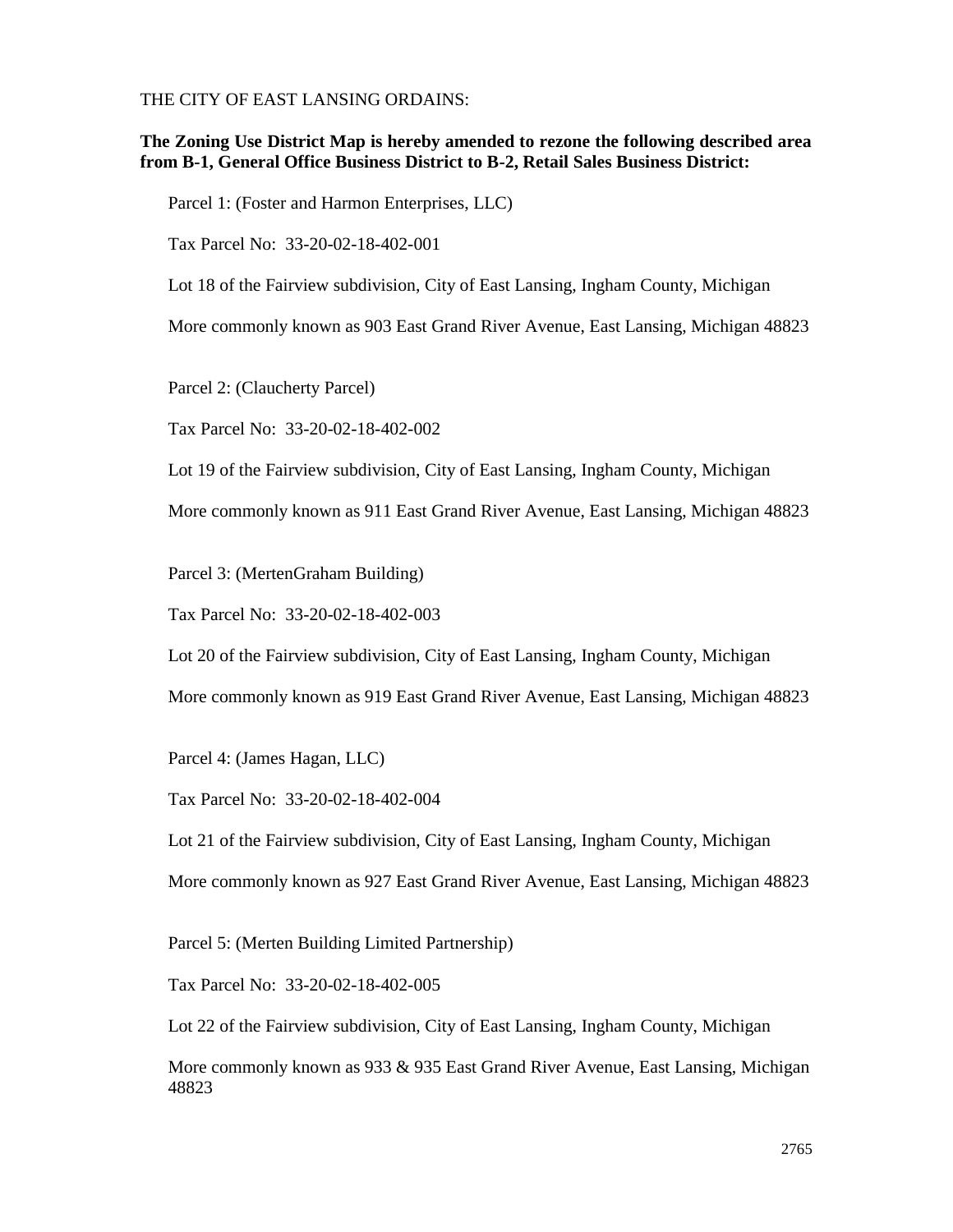Consideration of Amended Brownfield Plan #16 for the Interstate Partners Project, 1525 W. Lake Lansing Road.

Lori Mullins, Community and Economic Development Administrator, briefed Council and answered questions on increase in site and infrastructure costs.

Goddeeris opened public hearing on Amended Brownfield Plan #16.

Joe Reynolds, 2168 Coolidge Road, spoke regarding tax increment financing (TIF).

Seeing no one else come forward, Goddeeris closed the public hearing on Amended Brownfield Plan #16.

It was moved by Loomis and seconded by Power to approve Amended Brownfield Plan #16 for Interstate Partners Project.

Power said he will be supporting this change and that a relationship has been built between the developer and the neighborhood.

# ALL YEAS MOTION CARRIED

**Item 14 Consent Agenda**

City Manager George Lahanas reviewed the Consent agenda:

- 1. Approval of a street closure for Carcara Lane on August 18, 2012, from 5:00 p.m. to 8:00 p.m. for the Phase II Homeowners neighborhood block party.
- 2. Approval of a street closure for Maplewood Drive from Roseland Avenue to Grand River Avenue on September 9, 2012, from 2:00 p.m. to 7:00 p.m. for the Brookfield Heritage Association neighborhood block party. Rain date is September 16, 2012.
- 3. Approval of a conditional Class III rental license for up to two unrelated persons at 503 Cornell Avenue. The owners are Amber and Adam Laakko.
- 4. Approval of a conditional Class III rental license for up to two unrelated persons at 234 Spartan Street. The owner is Hollstein Properties, LLC and the legal agent is Barbara Hollstein.
- 5. Approval of a conditional Class IV rental license for up to three unrelated persons or a family at 6210 Abbot Road, Unit 220 (Gaslight Village). The owner is Georgi Fram and legal agent is Moses Fram.
- 6. Introduce and set a public hearing on September 4, 2012, for Ordinance No. 1281; an application from University Reformed Church to rezone the property at 841 Timberlane Street, from C, Community Facilities, and R-1, Low Density Single-Family Residential, to RM-14, Low Density Multiple-Family Residential District, subject to a conditional rezoning agreement, limiting the use of the property to religious use, while allowing for phasing out of the existing educational use.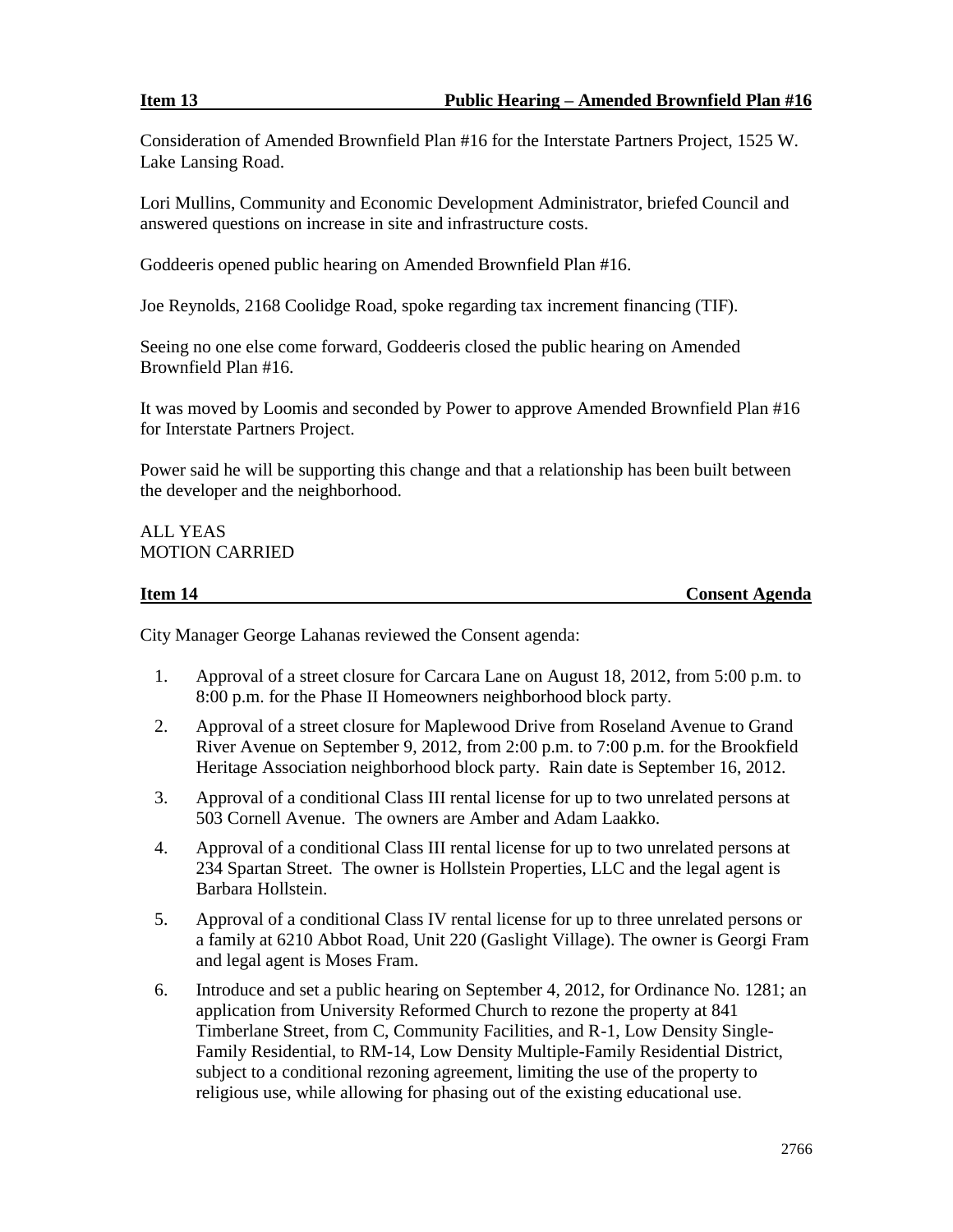7. Introduce and set a public hearing on September 4, 2012, for an application from University Reformed Church for Special Use Permit approval for the property at 841 Timberlane Street. The proposed application would allow the church to occupy the existing building on the site (the former East Lansing Public Schools administration building).

It was moved by Beard and seconded by Power to approve the Consent agenda.

ALL YEAS MOTION CARRIED

**Item 15** Business Agenda

# **1. Consideration of the acquisition of the four acre parcel at the northwest corner of Haslett and Merritt Roads from Ingham County in the amount of \$4,267.89.**

Lori Mullins, Community and Economic Development Administrator, briefed Council and answered questions on the opportunity to acquire this tax foreclosed property.

Council discussed wetland mitigation use, frontage, conservation easement, and privately owned property.

It was moved by Beard and seconded by Power to approve expenditure of \$4,267.89 for acquisition of four acre parcel at the northwest corner of Haslett and Merritt Roads from Ingham County.

# ALL YEAS MOTION CARRIED

# **2. Consideration of the LAP Respite Center service provision agreement for Active Living for Adults services.**

Tim McCaffrey, Director of Arts, Recreation and Arts, briefed Council and answered questions on LAP Respite Center service provision agreement. McCaffrey introduced John Stauffer, LAP Respite Center Executive Director, and Margie Houseman, retiring ALFA (Active Living for Adults) coordinator.

It was moved by Beard and seconded by Power to authorize the City Manager to sign a five (5) year agreement with LAP Respite Center for the provision of ALFA Adult Day Services at the Valley Court Community Center.

Beard said ALFA program has been a source of pride in this community for years and Margie Houseman will be missed. He said he has highest hopes for the future and the agreement has covered many bases to achieve continuation of services while providing some relief to the City budget.

Power thanked McCaffrey and staff for this acceptable agreement and welcomed LAP to East Lansing.